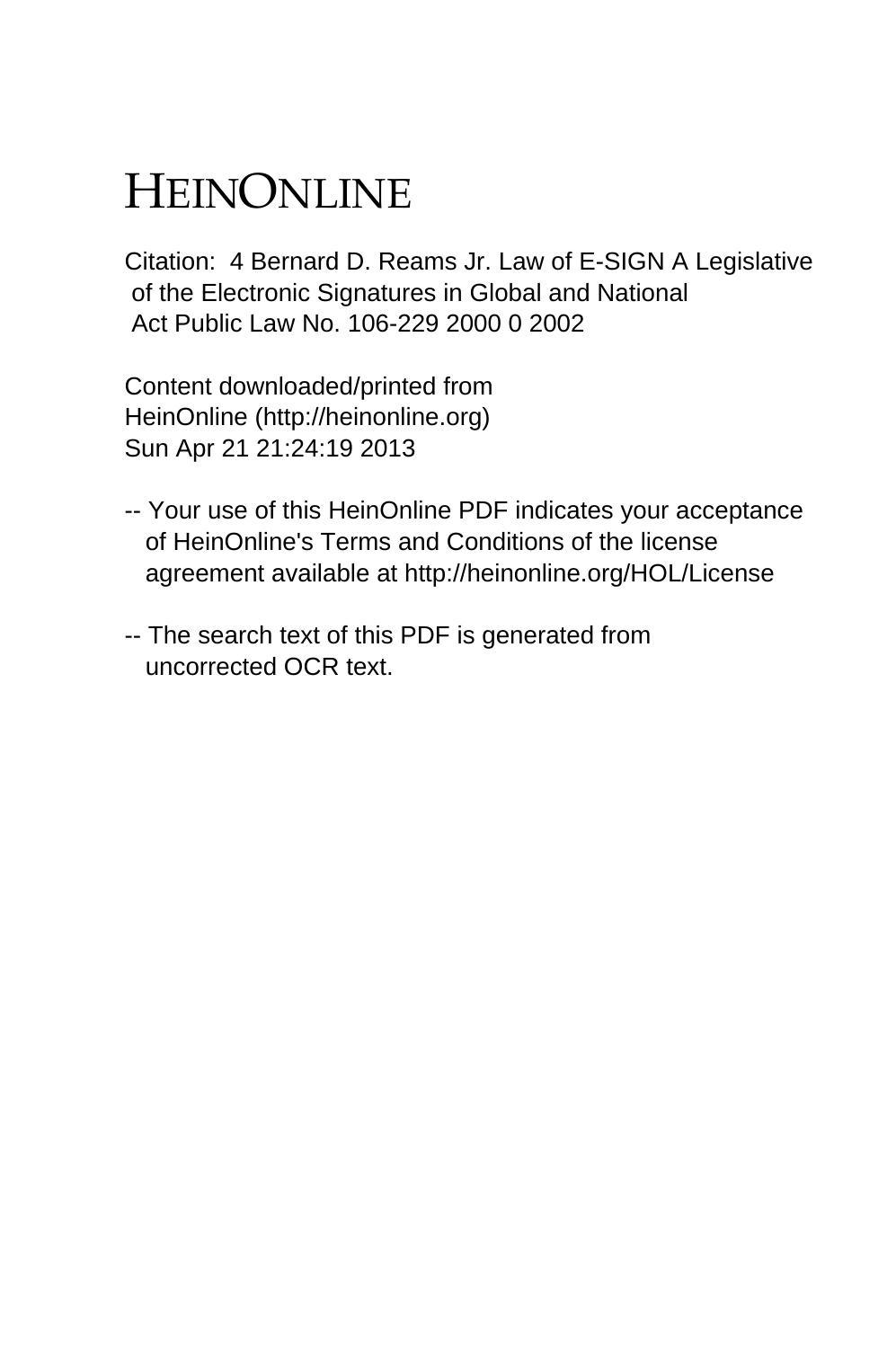# CONGRESSIONAL RECORD - Extensions of Remarks

Congress all strongly support the basic intent of the Migratory Bird Treaty Act that our migratory bird resources must be protected from overexploitation. Sportsmen have consistently demonstrated their commitment to the wise use of renewable wildlife resources through reasoned management and enforcement of<br>appropriate regulations.

Over the years, various prohibitions on the<br>manner and methods of taking migratory birds have been embodied in regulations. Many of these prohibitions are decades old and have the support of all persons concerned with protecting migratory birds. In my judgment, it<br>would be appropriate to incorporate these regincludions in statutory law, and my proposed bill<br>accomplishes that objective. This provision<br>does not, however, restrict or alter the Sec-<br>retary of the Interior's annual responsibilities to establish bag limits or duration of seasons. examini bay mims or determined in the season.<br>Nor does it prevent additional prohibitions, in-<br>cluding hunting methods of migratory birds,<br>from being implemented.

Bird Treaty Reform Act of 1997 is to address<br>the baiting issue. Under my proposed legislation, no person may take migratory birds by<br>the aid of bait, or on or over bait, where that person knew or should have known the bait was present. The provision removes the strict liability interpretation made first by a Federal court in Kentucky in 1939, and presently followed by a majority of Federal courts. With this provision, uniformity in the application of the prohibition is established.

the income of a standard that permits a determination of<br>the actual guilt of the defendant. If the facts demonstrate that the hunter knew or should have known of the alleged bait, liability—which includes fines and potential incarceration-will be imposed. If by the evidence, however, the hunter could not have reasonably known that the alleged bait was present, liability would not be imposed and penalties would not be assessed. This would be a question of fact to be determined by the court based on the totality of the evidence presented.<br>Furthermore, the exceptions to baiting prohi-

bitions contained in Federal regulations have been amended to permit exemption for grains found on a hunting site as a result of normal stational planting and harvesting as well as<br>a normal agricultural planting and harvesting as well as<br>normal agricultural operations. This proposed<br>change will establish reasonable guidelines for both the hunter and the law enforcement officia

To determine what is a normal agricultural operation in a given region, the U.S. Fish and Wildlife Service will be required to annually<br>publish, in the Federal Register, a notice for public comment defining what is a normal agricultural operation for that particular geographic<br>area. This determination is to be made only after meaningful consultation with relevant State and Federal agencies and an opportunity for public comment. Again, the goal of<br>this effort is to provide uniformity and clarity for landowners, farmers, wildlife managers,<br>law enforcement officials, and hunters so they know what a normal agricultural operation is for their region.

In addition, the proposed legislation permits the scattering of various substances like<br>grains and seeds, which are currently considered bait, if it is done to feed farm animals<br>and is a normal agricultural operation in a given area, as recognized by the Fish and Wildlife Service and published in the Federal Recister.

Finally, the term bait is defined as the intentional placing of the offending grain, salt, or other feed. This concept removes from viola-<br>tion the accidental appearance of bait at or near the hunting venue. There have been cases where hunters have heen charged with violating baiting regulations as a result of grain being unintentionally spilled on a public road, where foreign grain was inadvertently mixed in with other seed by the seller and later found at a hunting site, and where foreign grain was deposited by animals or running water. These are examples of actual cases where citations<br>were given to individuals for violations of the baiting regulations.

Under my proposed legislation, the hunter would also be permitted to introduce evidence at trail on what degree the alleged bait acted<br>as the lure or attraction for the migratory birds in a given area. In cases where 13 kemels of com were found in a pond in the middle of a<br>300-acre field planted in com or where 34 kernels of com were found in a wheat field next to a freshwater river, the bait was clearly not the reason migratory birds were in the hunting<br>area. First, it was not intentionally placed there and, second, it could not be considered an effective lure or attraction under the factual circumstances. These are questions of fact to be determined in a court of law. Currently, however, evidence of these matters is entirely excluded as irrelevant under the strict liability doctrine.

In 1934, Congress enacted the Migratory Bird Conservation Act as a mechanism to pro biddle badly needed funds to purchase suitable<br>vide badly needed funds to purchase suitable<br>habitat for migratory birds. Today, that need<br>still exists, and my legislation will require that all fines and penalties collected under MBTA be deposited into the Migratory Bird<br>Conservation Fund. These funds are essential to the long-term survival of our migratory bird populations.

Finally, this measure proposes that personal property that is seized can be returned to the owner by way of a bond or other surety, prior to trial, at the discretion of the court

Mr. Speaker, the purpose of the proposed Migratory Bird Treaty Reform Act is to provide clear guidance to landowners, farmers, wildlife<br>managers, hunters, law enforcement officials, and the courts on what are the restrictions on the taking of migratory birds. The conflict with-<br>in the Federal judicial system and the inconsistent application of enforcement within the U.S. Fish and Wildlife Service must be resolved. The proposed legislation accomplishes that objective without, in any manner, weakening the intent of current restrictions on the method and manner of taking migratory birds;<br>nor do the proposed provisions weaken protection of the resource. Finally, the proposed legislation does not alter or restrict the Secrelary of the Interior's ability to promulgate annual regulations nor inhibit the issuance of further restrictions on the taking of migratory birds.

Mr. Speaker, I urge my colleagues to carefully review the Migratory Bird Treaty Reform<br>Act of 1997. It is a long overdue solution to<br>several ongoing problems that regrettably continue to unfairly penalize many law-abiding hunters in this country.

TRIBUTE TO MONTEFIORE<br>MEDICAL CENTER

# HON. JOSÉ E. SERRANO OF NEW YORK

IN THE HOUSE OF REPRESENTATIVES Wednesday, February 12, 1997

Mr. SERRANO. Mr. Speaker, I rise today to pay tribute to Montefiore Medical Center for 50

pay motor to Montenore Mercular Crossov<br>years of caring in our Bronx community.<br>Mr. Speaker, this year, 1997, marks the<br>50th anniversary of the Montefiore Home<br>Health Agency. Since its inception as the first<br>hospital-based of thousands of patients.<br>Montefiore offers a variety of programs. The

long term home health care program, provides a continuum of care at home to the chronically ill, who would otherwise require nursing home placement. The teleCare program provides 24hour access to emergency assistance in the<br>home. The certified home health agency provides short-term care to patients in the posthospital period. Such programs have been vital to patients recovery and recuperation.<br>I would like to highlight the staff's devotion

and energy in tending to the individual needs<br>of each patient. Medical social workers provide unique and personal care. They teach pa-<br>tients how to use a variety of assistance devices. From nurses to occupational and physical therapists, these fine professionals are<br>there when needed.

Montefiore and its home health care staff<br>stand out in their field. Montefiore succeeds in dramatically improving patients' quality of life.

Mr. Speaker, let us join in the celebration of<br>this milestone and acknowledge this outstanding agency for 50 years of accomplishment and service.

THE INTRODUCTION OF THE SECURITY AND FREEDOM THROUGH ENCRYPTION [SAFE] ACT

### HON. BOB GOODLATTE OF VIRGINIA

IN THE HOUSE OF REPRESENTATIVES Wednesday, February 12, 1997

Mr. GOODLATTE. Mr. Speaker, today I am ences along with 54 of my colleagues, to in-<br>troduce the Security And Freedom through<br>Encryption ISAFEJ Act of 1997.

much-needed, bipartisan legislation accomplishes several important goals. First, it<br>aids law enforcement by preventing piracy and<br>white-collar crime on the Internet. It an ounce of prevention is worth a pound of cure, then<br>an ounce of encryption is worth a pound of<br>subpoenas. With the speed of transactions<br>and communications on the Internet, law enforcement cannot possibly deal with pirates<br>and criminal hackers by waiting to react until after the fact.

Only by allowing the use of strong<br>encryption, not only domestically but internationally as well, can we hope to make the Internet a safe and secure environment. As the National Research Council's Committee on National Cryptography Policy concluded:

The component of the component of the trade sected in the component of the content of the nesses and thereby reduce economic espinage (which it can), it also supports in a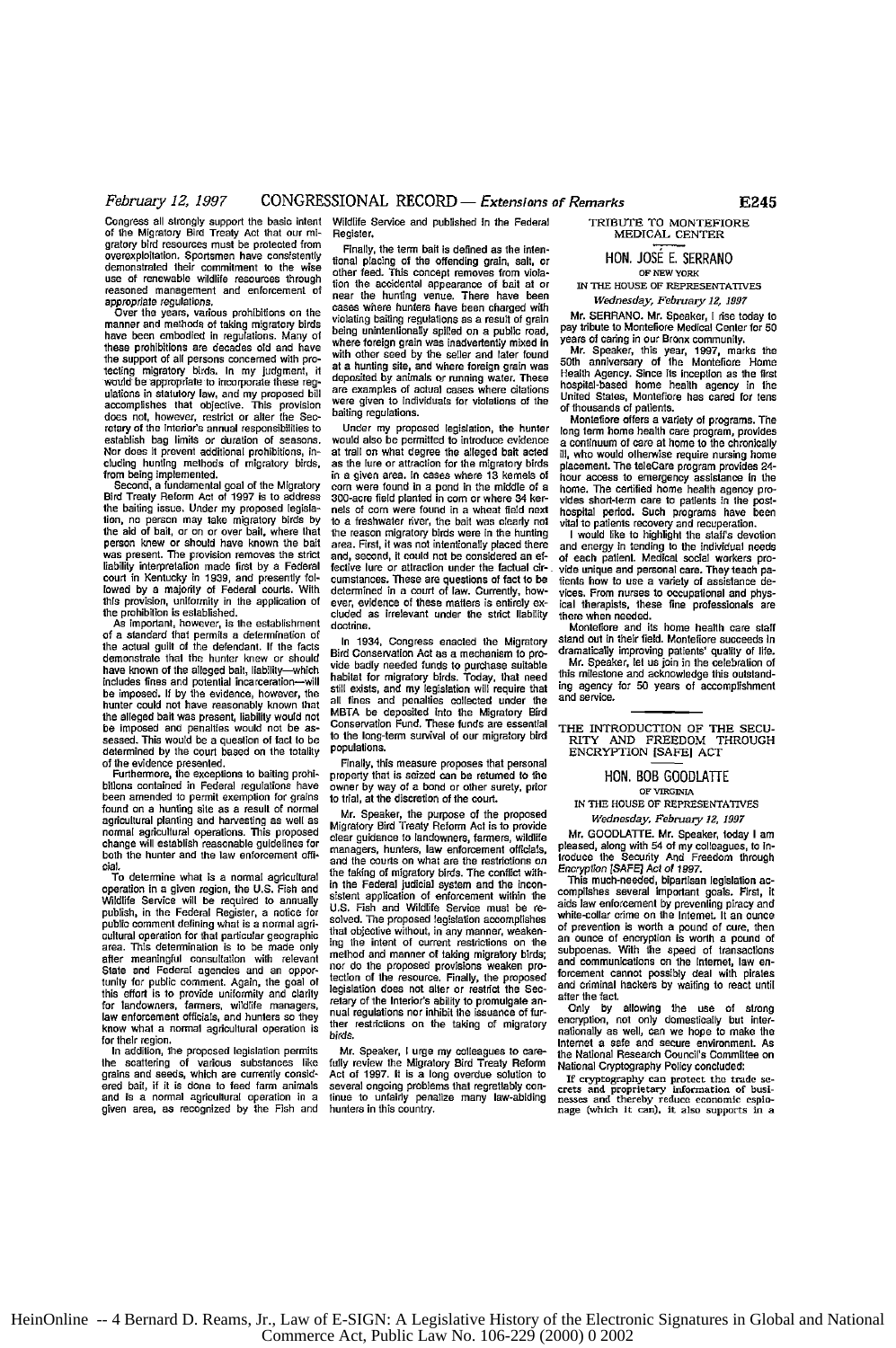most important manner the job of law en-<br>forcement. If cryptography can help protect.<br>national critical information systems and<br>networks against unauthorized penetration<br>(which it can), it also supports the national<br>securi

Second, if the Global Information Infrastructure is to reach its true potential, cidzens and companies alike **must** have *the* confidence that their communications and transactions will be secure. The SAFE Ant, **by** allowing all Americans to **use** the highest technology and strongest security available, will provide them with that **confidence.**

Third, with **(he** availability **of** strong encryption overseas and on the Internet, *our* current export controls *only* serve In **lie the** hands of American business. According to an economic study released **in** December **1995** by the Computer Systems Policy Project, fail**ure** to remove **(hose export** controls **by** *(he* year **2o00--just 3** short years **from** now-will **cost our** economy **\$60** billion and 200,000 **Jobs.**

The **SAFE Act** remedies this **situation** by allowing the unencumbered export **of** generally available software **and** hardware it a **product** with comparable security features is commer**cially available from** foreign suppliers. Remov-ing these expod barriers will free **U.S.** industry to remain the wodd leader in software, **hard**ware, **and** Intemot development. And **by** allow-Ing the **U.S.** computer industry to **use** and **ex**port the highest technology available with the strongest security features available, America will be leading the way into the **21st** century Information age and beyond.

This bipartisan legislation enjoys the support of members and organizations across (he spectrum of all ideological and political beliefs. Groups as varied as the American Civil Liberlies Union, National Rifle Association, Ameri**cans for** Tax Reform, Netscape, Microsoft, Novell, Lotus, Adobe, Software Publishers As-<br>sociation, Information Technology Association<br>of America, Clitzens for a Sound Economy,<br>Competitive Enterprise Inslitute, Business<br>Leadership Council, IBM, Small Business Sur**vival** Committee, Sybase, **RSA** Data Security, Semiconductor Industry Association, Telecommunications Industry Association, and Na-<br>tional Association of Manufacturers strongly supped this legislation, io name just a few.

The **SAFE** Act enjoys this support net only because it is a commonsense approach to **solving** a very immediate problem, but also because ordinary Americans' personal privacy and computer security is being assaulted by **this** administralion. Amazingly enough, the ad-ministration wants to mandate a back door into peoples' computer systems in order **to** acess their private information and confidential communications. In fact the administration **has** said that **if** private citizens and companies do not Voluntarily create this back door, it will seek legislation forcing Americans to give the Govemmeot access to their intormation by **means** of *a* key escrow system requiring com-puer users to put the **keys to** decode their encrypted communicalions **into** a central **data** bank. This is the technological equivalent of<br>mandating that the Federal Government be given a key to every home in America.

The **SAFE** Act, on the other hand, will pre-vent the administration from placing roadblocks on the information superhighway by prohibiting the Government from mandating a back door into the computer systems of priVate citizens and businesses. Additionally, the SAFE Act ensures that all Americans have (he right to choose any security system to protect<br>their confidential information.

**Mr.** Speaker, with the millions of communications, transmissions, **and transactions** that occur **on** the Intemet every day, American **ciizens and** businesses must **have** the conidence that their private information **and** commanications are **Safe and** secure. That **Is** pre-cisely what the **SAFE Act** will ensure. **I** urge each of my colleagues to join **and** support this bipartisan **effort.**

The original cosponsors are Representa**ives** LOFGREN, **DELAY, BOEHNER, COBLE,** Sn-**SENSRENNER, BONO, PEASE, CANNON, CON-YER** , **BOUCHER, GEKAS, SMITH** (TX), **INDUS,** BRYANT **jTN), CHABOT, ARR, JACKSON-LEE,** WATRS, **ACKERMAN, BAKER (NC), BARTLETT, CAMPBELL, CHAMELISS, CUNNINGHAM, DAVIS** (VA), DICKEY, DOOLITTLE, EHLERS, ENGEL,<br>ESHOO, EVERETT, EWING, FARR, GEJDENSON,<br>GILLMOR, GOODE, Delegate HOLMES-NORTON,<br>REPIPERSIMATIVES HORN, MIS. EDDIE BERNICE<br>JOHNSON (TX), MIT, SAM JOHNSON (TX), KOLBE, McINToSi, MoKEoN, **MANZULLO, MATUI, MICA,** MINGE, MOAKLEY, NETHERCLrTT, **PACKARD, SES-SIONS,** UPTON, WHITE, and WOOLSY. **Mr** Speaker, I would like the text of ihis leg-

islation reprinted in the RECORD.

Be **t** *enated* **by** the *Senat acdHoe* **dRep-**recectatires *of* the United *States of America* in **Congress assembled**, **SECTION 1. SHORT TITLE** 

This Act may **be** cited **as** the "Security and Freedom Through Encryption **(SAFE) Act". SEC. a. SALEAND USE OF** ENCRYPTION'

(a) IN **CEN AL-Pare I** of title **18.** United States Code, Is amended by inserting after chapter **121** the following **new** chapter:

"CHAPTER 122-ENCRYPTED WIRE AND ELECTRONIC INFORMATION

:2801. Definitions. 2802. Freedom to **use** encryption. **-2803** Freedom to sell ncapton. 100. Prohibition on man story key esrow. tilE Unlawful **use** of encryptins in torther-**ane** eta criminal act.

#### **§2801.** Definitions

"As used in this chapter-<br>"(1) the terms \*person', 'State', 'wire com-<br>munication', 'electronic communication',

'investigative or law enforcement officer',<br>
"investigative or law encodernation and 'elec-<br>
tronic storage' have the meanings given<br>
those terms in section 2510 of this title,<br>
"(2) the terms 'encrypt' and 'elecytion'<br>
o

again can be<br>the context of activities of and the term of matched respective and<br>accessing or altering; such information accessing or altering; such information<br>is information in the matched of matched information of<br>a use

 $\binom{100}{10}$  any United States citizen;<br> $\binom{10}{10}$  any other person organized under the<br>laws of any State, the District of Columbia,<br>or on one commonwealth, territory, or posses-<br> $\binom{100}{10}$  any person organized unde

trailed by individuals or persons described in subparagraphrs **(A)** and (B). **"A 2002.** Freedom to **coe** encryptlon

"Subject **to** section 2805, It shall be lawful **for** any peren within **any** State. and for ay

United States person in a foreign country. to me **any** encryption. regardless of the encryption algorithm selected, encryption key length chosen, or Implementation tech- nique **or** medium used.

**"§2803.** Freedom **to sell** encryption -Subject to section Z805. it shall be lawful

for any person within any State to sell in interstate commerce any encryption, regard**lts** of **the** encryption algorithm selected. **encryption** key length chosen, or implemen- tation technique or medium used.

**"§2804.** Prohibiion **on mandatory key erow** (a) PROHInnLON.-No person in lawful **pos-** session of a key to encrypted Informsation may **he** required by Federal or State **law** to relinquish to another person control of that<br>
key.<br>
"(B) Exception FOR Access for LAW EN-

FORCEMENT PURPOSES.—Subsection (a) shall<br>not affect the authority of any investigative<br>or law enforcement officer, acting under any<br>law in effect on the effective date of this<br>chapter, to gain access to encrypted informa-<br>

**'12805.** Unlawfl **coe** of encryption In far- therane **ofa** criminal **act**

**"Any** person who willfully **mes** encryptinn in frtherance of the commission of a crimiral offense for which the person may be pros-<br>ecuted in a court of competent jurisdiction-

(1) in the case of a first offense under this section, shall be imprisoned for not more than 5 years, or fined in the amount set forth in this title, or both; and<br>"in the amount set forth in this title, or both; and<br>"i"(2

offense under this second or subsequent<br>offense under this section, shall be impris-<br>oned for not more than 10 years, or fined in

the amount set forth in this title, or both.".<br>(b) CONFORMANO AMENOMENT...The table of<br>chapters for part I of title is, United States<br>Code, is amended by inserting after the item<br>relating to chapter 33 of the following new item:

"ti. Encrypted wire **and** electronic Information **.....................** . 2801".

**SEC, 3.** EXPORTS **OF ENCRYPTION.**

(a) AMENDMENT TO EXPORT ADMINISTRATION<br>ACT OF 1878.—Section 17 of the Export Administration Act of 1979 (60 U.S.C. App. 2416)<br>is amended by adding at the end thereof the<br>following new subsection:<br> $\frac{1}{100}$  COMPUTERS AND

 $\overline{u}(t)$  GENERAL RULE.—Subject to paragraphs<br>(2), (3), and (4), the Secretary shall have ex-<br>clusive authority to control exports of all<br>clusive authority to control exports of all<br>nology for information security (inclu encryption). except that which is specifically designed or modified for military **me.** includ- ing commend, control, **and** intelligence **op.** plications.<br>"(2) ITEMS NOT REQUIRING LICENSES.—No

"(2) ITEMS NOT REQUIRING LICENSES.—No<br>validated license may be required, except<br>pursuant to the Trading With the Enemy Act<br>or the International Emergency Economic<br>Powers Act (but only to the extent that the<br>authority of su tend controls imposed under this Act), for the export or reexport of-

"(A) any software, including software with<br>
"(A) any software, including software with<br>
"(1) that is generally available, as is, and is<br>
designed for installation by the purchaser; or<br>
"(ii) that is in the public domain fo

in any form: or -(B) any computing device solely besause it incorporates or employs in any form soft-ware (including software with encryption ca-pabilitie)c eompted **from any** requirement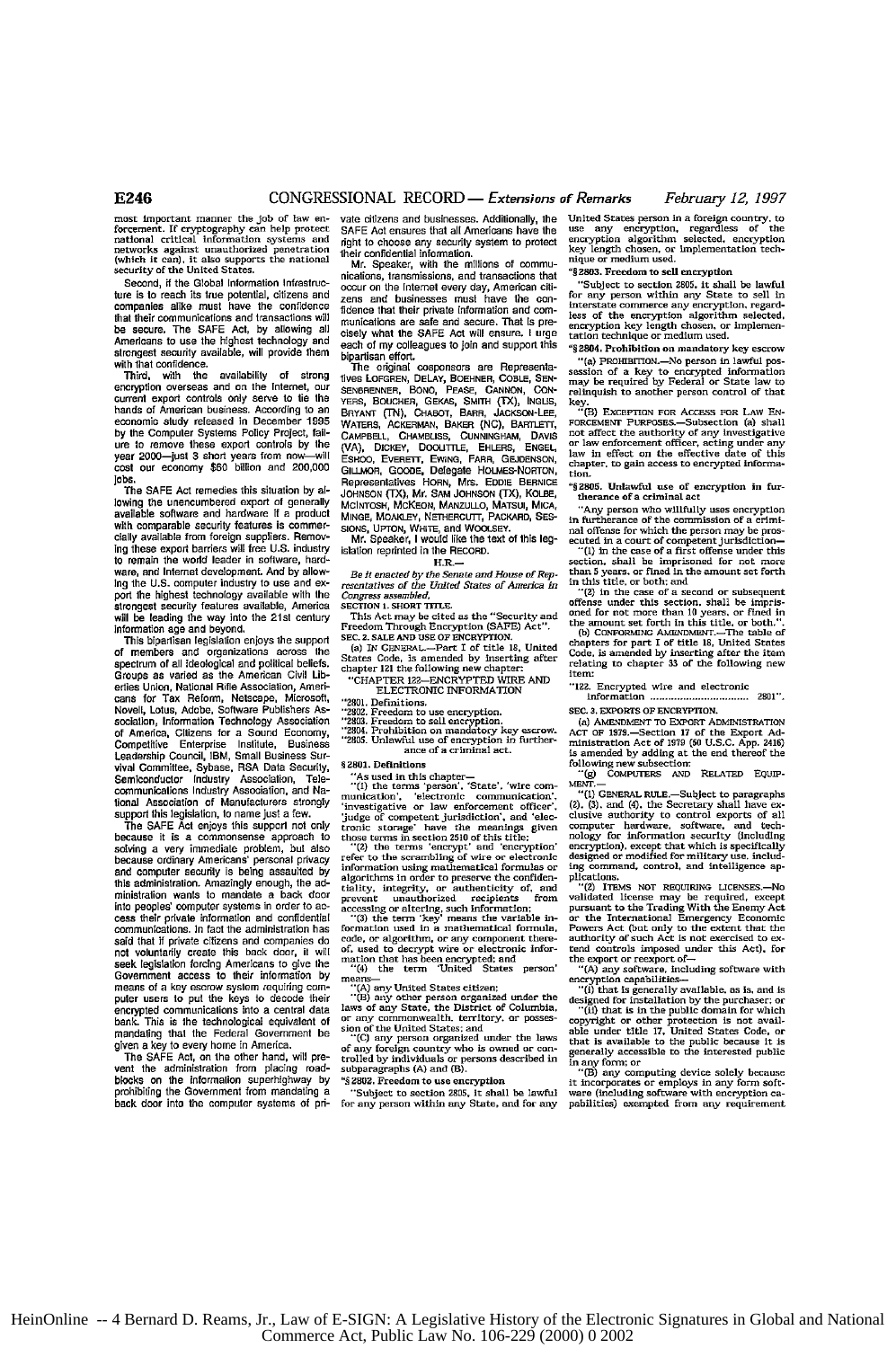# *February* 12, *1997* CONGRESSIONAL RECORD **-** Extensions of Remarks

for a validated license under subparagraph **(A).**<br> **(3) SOFTWARE WITH ENCRYPTION CAPABILI**<br> **Continent shall authorize the ex-**

TIES.—The Secretary shall authorize the ex-<br>port or reexport of software with encryption<br>capabilities for nonmilitary end uses in any<br>country to which exports of software of simi-<br>lar capability are permitted for use by fi cial institutions **not** controlled in fact by United States persons, unless there is sub. stantial evidence that such software will

**be-"(A)** diverted to a military end use **or** an **nd use** supporting international terrorism end use supporting international terrorism;<br>
"(B) modified for military or terrorist end

**.(C)** rexported without **any** authorization by the United States that may **be** required Under this Act.<br>by the United States that may be required<br>under this Act.<br>"(4) HARDWARE WITH ENCRYPTION CAPABILI-

**iES.-** The Secretary shall athorize the **ex-** port or roexport of computer hardware with encryption capabilities if the Secretary determines that a product offering comparable<br>security is commercially available outside<br>the United States from a foreign supplier. without effective restrictions.<br>
"(5) **DEFINITIONS.**—As used in this sub-

section-<br>
"(A) the term 'encryption' means the<br>
scrambling of wire or electronic information

using mathematical formulas or algorithms in order to presere the confidentiality. in- tegrity, or authenticity of. and prevent **un-**authorized recipients from acemsing or al-

tering, such information;<br>"(B) the term 'generally available' means<br>in the case of software (including software with encryption capabilities), software that<br>is offered for sale, liense, or transfer to any<br>person without restriction, whether or not<br>for consideration, including, but not limited<br>to, over-the-counter retail sales, mail

tronic distribution, or sale *on* opproval; **-(C)** the term 'as is' mean, in the case of software (including software with encryption capabilities), a software program that is not designed. developed. **or** tailored by the software publisher for specific purchasers, **ex- cept** that **such** purchasers may supply er-tain icatallation parameters needed **by** the software program to function properiy with the purchaser's system and may customize the software program by choosing among **op**tions contained in the software program: **-(D)** the term \*is designed **for** installation

**by** the purchaser' means, in the case of soft-ware (including software with encryption **ca-**

pobilities) that-<br>"(i) the software publisher intends for the<br>purchaser (including any licensee or trans-

feree). who may **not** be the actual program user, **to** install the software program on a computing device and has supplied the necessary instructions to do so, except that the publisher may also provide telephone help line services for software installation, electronic transission, or basic **operations;** and

**"(i)** the software program Is designed for Installation by the purchaser without fur-ther substantial support **by** the supplie.

**'(E)** the term 'computing device' means a device which incorporates one or more<br>
microprocessor-based central processing **units** that *can* accept, **store process, or pro**vide output of data: **and**

"(F) the term 'computer hardware'. when used in conjunction with information secucity, includes, but Is **not** linited to, com**puter** systems, equipment, applicatlon-spe-**cific** assemblies. modules. and integrated circuits.".

(b) CONTINUATION OF EXPORT ADMINISTRA-**ION** ACT.-For purposes of carrying **out** the amendment made by subsection (a). the Ex. port Administration **Act of 1979** shall be deemed **to be** in effect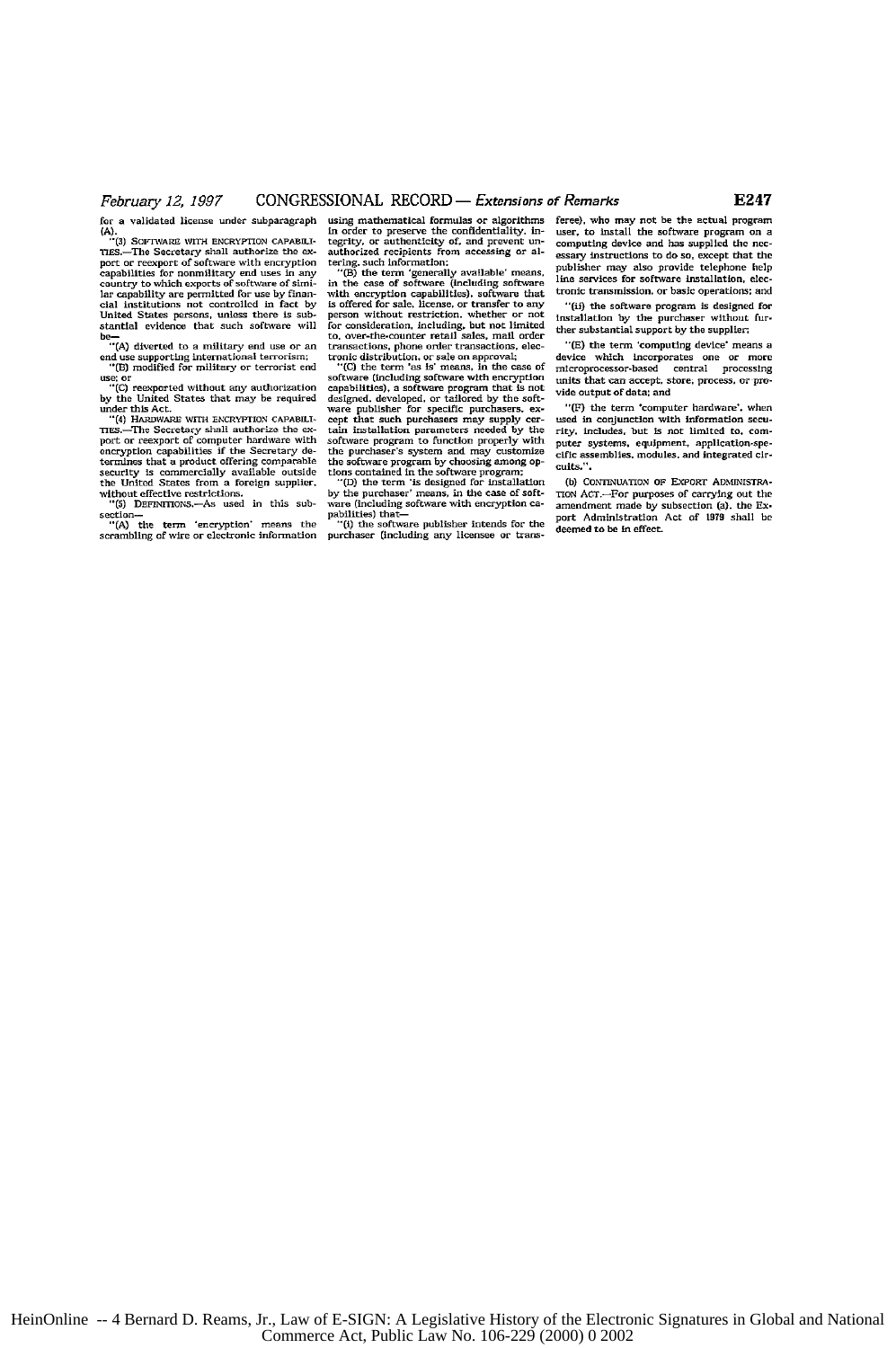HeinOnline -- 4 Bernard D. Reams, Jr., Law of E-SIGN: A Legislative History of the Electronic Signatures in Global and National Commerce Act, Public Law No. 106-229 (2000) [i] 2002